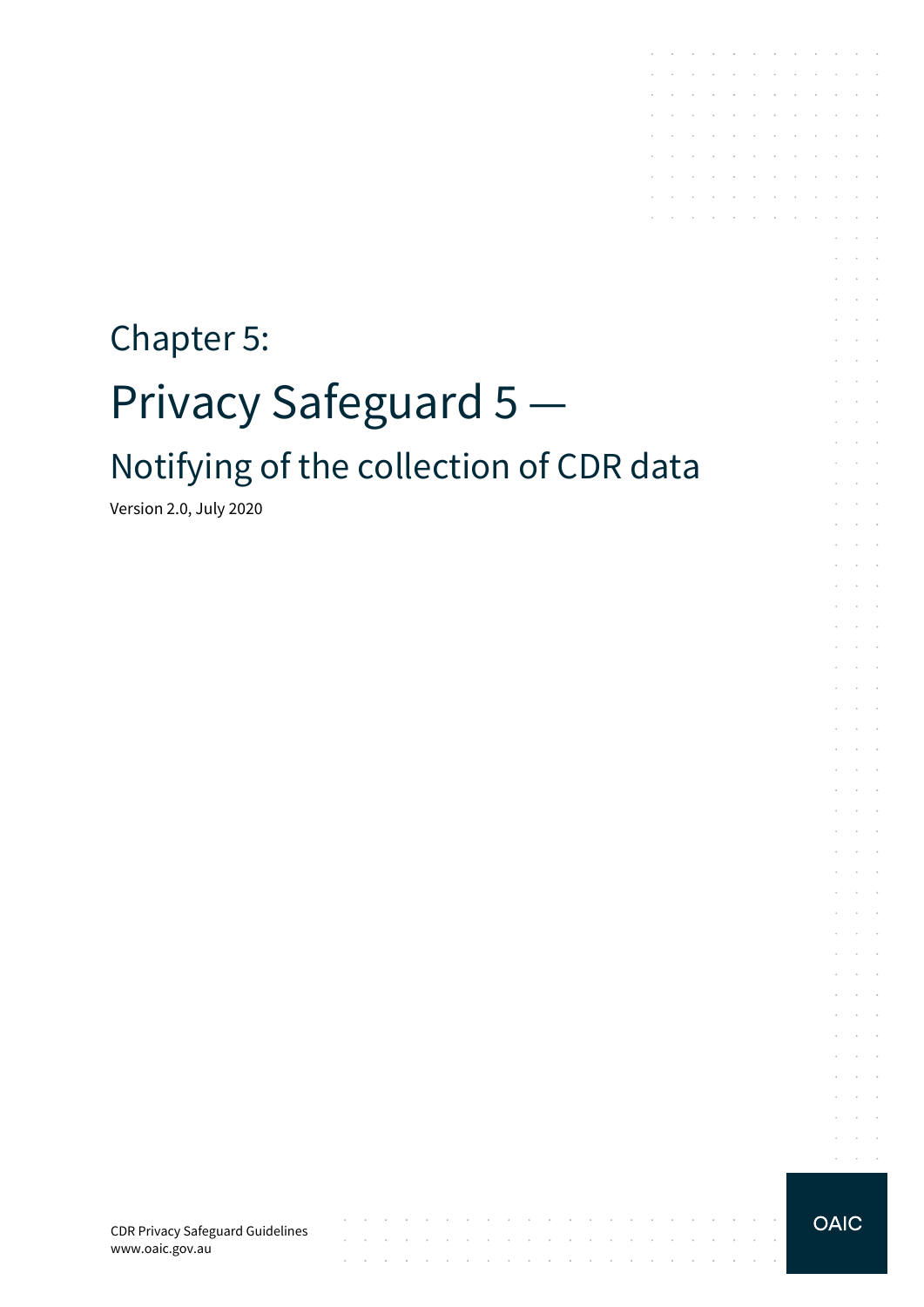### **Contents**

| 3 |
|---|
| 3 |
| 3 |
| 3 |
| 4 |
| 4 |
| 5 |
| 5 |
| 6 |
| 6 |
| 7 |
| 7 |
| 8 |
| 8 |
|   |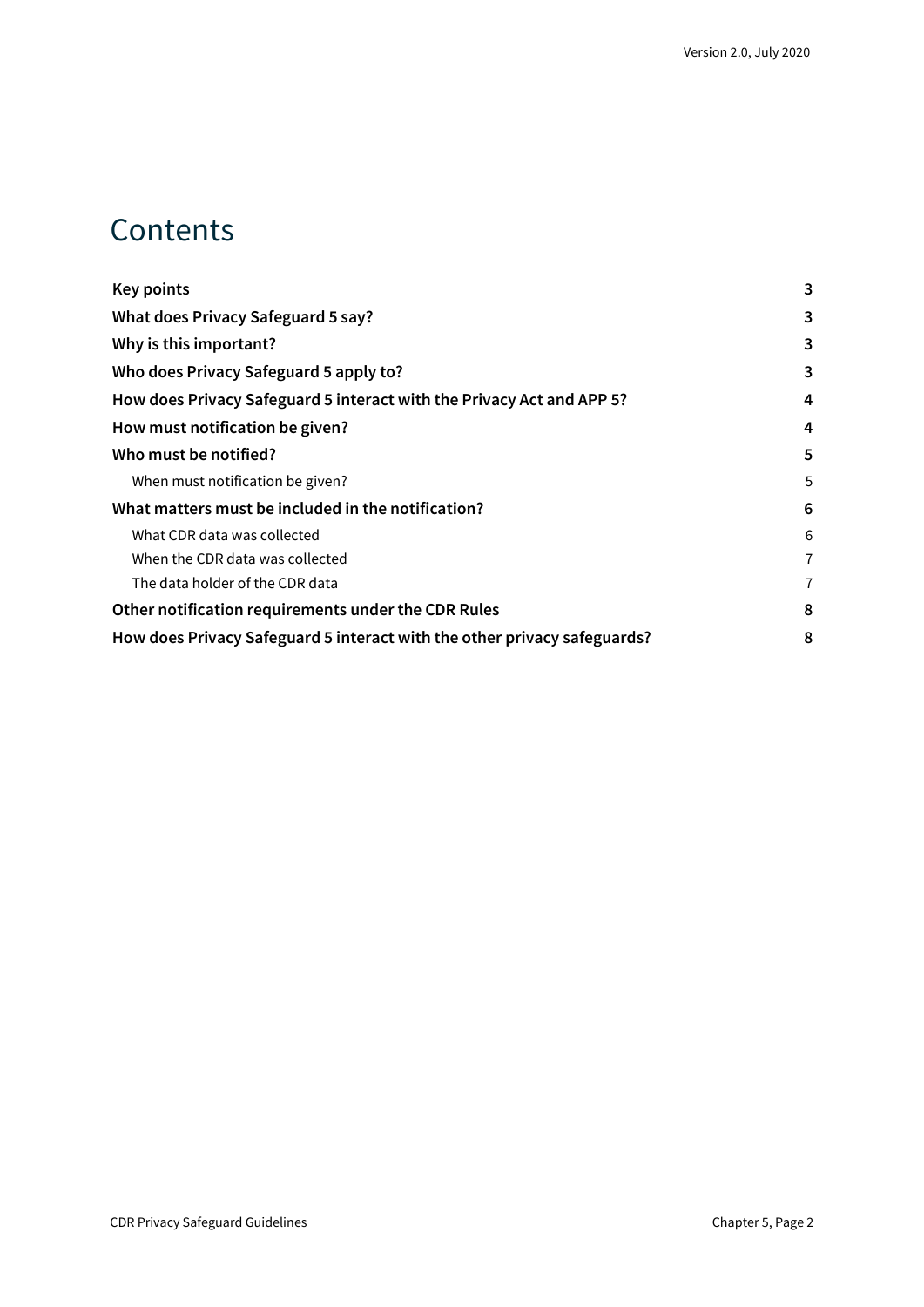# <span id="page-2-0"></span>**Key points**

- An accredited person must notify the relevant consumer when they collect consumer data right (CDR) data.
- This notification must occur through the consumer's dashboard as soon as practicable after the accredited person has received the CDR data.

# <span id="page-2-1"></span>**What does Privacy Safeguard 5 say?**

- If an accredited person collects CDR data under Privacy Safeguard 3, the accredited person  $5.1$ must notify the consumer of the collection by taking the steps identified in the consumer data rules (CDR Rules). [1](#page-2-4)
- $5.2$ The notification must:
	- be given to the consumer at whose request the CDR data was collected
	- cover the matters set out in the CDR Rules, and
	- be given at or before the time specified in the CDR Rules.
- $5.3$ Under CDR Rule 7.4, an accredited person must notify the consumer by updating the consumer's dashboard to include certain matters as soon as practicable after CDR data is collected from a data holder.
- $5.4$ For information about the concept of 'collects' refer to [Chapter B \(Key concepts\).](https://www.oaic.gov.au/consumer-data-right/cdr-privacy-safeguard-guidelines/chapter-b-key-concepts)

# <span id="page-2-2"></span>**Why is this important?**

- $5.5$ Notification of collection of CDR data is an integral element of the CDR regime as it provides confirmation to the consumer that their CDR data has been collected in accordance with their valid request.
- 5.6 This ensures consumers are informed when their CDR data is collected and builds trust between consumers and CDR participants.

# <span id="page-2-3"></span>**Who does Privacy Safeguard 5 apply to?**

- 5.7 Privacy Safeguard 5 applies to accredited persons. It does not apply to data holders or designated gateways.
- 5.8 Data holders and designated gateways must ensure that they are adhering to their obligations under the *Privacy Act 1988* (the Privacy Act) and the Australian Privacy Principles (APPs), including APP 3 and APP 5, when collecting personal information.
- 5.9 Data holders must also ensure they adhere to Privacy Safeguard 10, which requires them to notify consumers of the disclosure of their CDR data.

<span id="page-2-4"></span><sup>&</sup>lt;sup>1</sup> Section 56EH of the Competition and Consumer Act.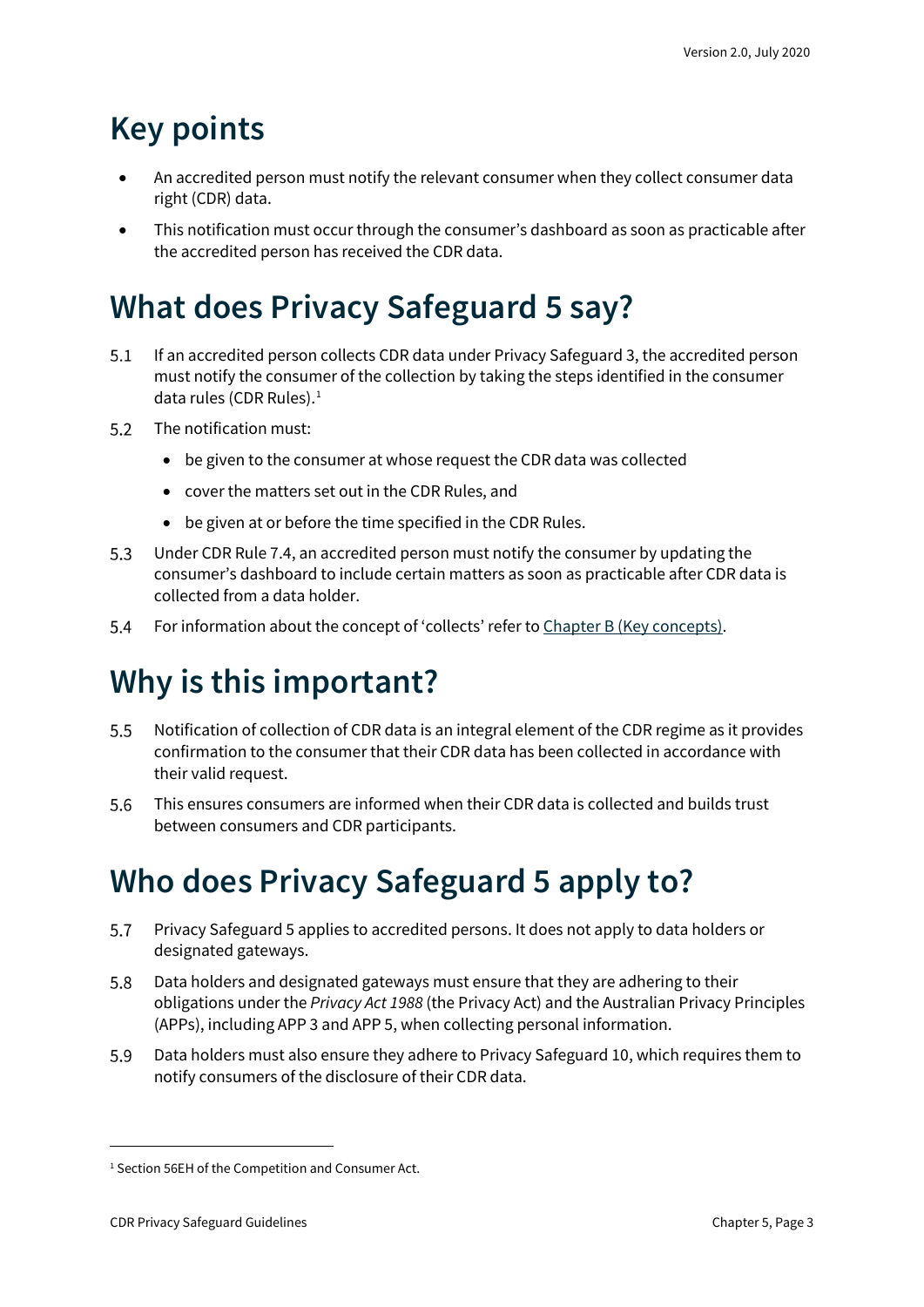## <span id="page-3-0"></span>**How does Privacy Safeguard 5 interact with the Privacy Act and APP 5?**

- 5.10 It is important to understand how Privacy Safeguard 5 interacts with the Privacy Act and the APP<sub>s</sub><sup>[2](#page-3-2)</sup>
- 5.11 Like Privacy Safeguard 5, APP 5 outlines when an entity must notify of collection, as well as what information must be included in the notification.
- 5.12 The Privacy Act and APP 5 provide protection where collected data is personal information, but not CDR data.

| <b>CDR</b> entity                                | Privacy protections that apply in the CDR context                                                                                                              |
|--------------------------------------------------|----------------------------------------------------------------------------------------------------------------------------------------------------------------|
| Accredited person /<br>accredited data recipient | <b>Privacy Safeguard 5</b>                                                                                                                                     |
|                                                  | Privacy Safeguard 5 applies instead of APP 5 to CDR data that has<br>been collected by an accredited data recipient in accordance with<br>Privacy Safeguard 3. |
|                                                  | APP 5 will continue to apply to:                                                                                                                               |
|                                                  | • personal information collected that is not CDR data, $3$ and                                                                                                 |
|                                                  | • CDR data that is not collected in accordance with Privacy<br>Safeguard 3.4                                                                                   |
| Designated gateway                               | APP <sub>5</sub>                                                                                                                                               |
|                                                  | Privacy Safeguard 5 does not apply to a designated gateway.                                                                                                    |
| Data holder                                      | APP <sub>5</sub>                                                                                                                                               |
|                                                  | Privacy Safeguard 5 does not apply to a data holder.                                                                                                           |

# <span id="page-3-1"></span>**How must notification be given?**

- 5.13 An accredited person must provide the notification by updating the consumer dashboard for a consumer to include the matters discussed in paragraphs 5.23 to 5.36 as soon as practicable after CDR data relating to that consumer is collected. [5](#page-3-5)
- The consumer dashboard is an online service that must be provided by an accredited person to each consumer who has provided consent to the collection and use of their CDR data. Accredited persons are required by CDR Rule 1.14 to include within the consumer's

<span id="page-3-2"></span><sup>&</sup>lt;sup>2</sup> The Privacy Act includes 13 APPs that regulate the handling of personal information by certain organisations and Australian Government agencies.

<span id="page-3-3"></span><sup>&</sup>lt;sup>3</sup> All accredited persons are subject to the Privacy Act and the APPs in relation to information that is personal information but is not CDR data. See s 6E(1D) of the Privacy Act.

<span id="page-3-4"></span><sup>4</sup> With the exception of personal information that is also CDR data received by an accredited person who is a small business operator under the Privacy Act (see section 6E(1D) of the Privacy Act).

<span id="page-3-5"></span><sup>5</sup> CDR Rule 7.4.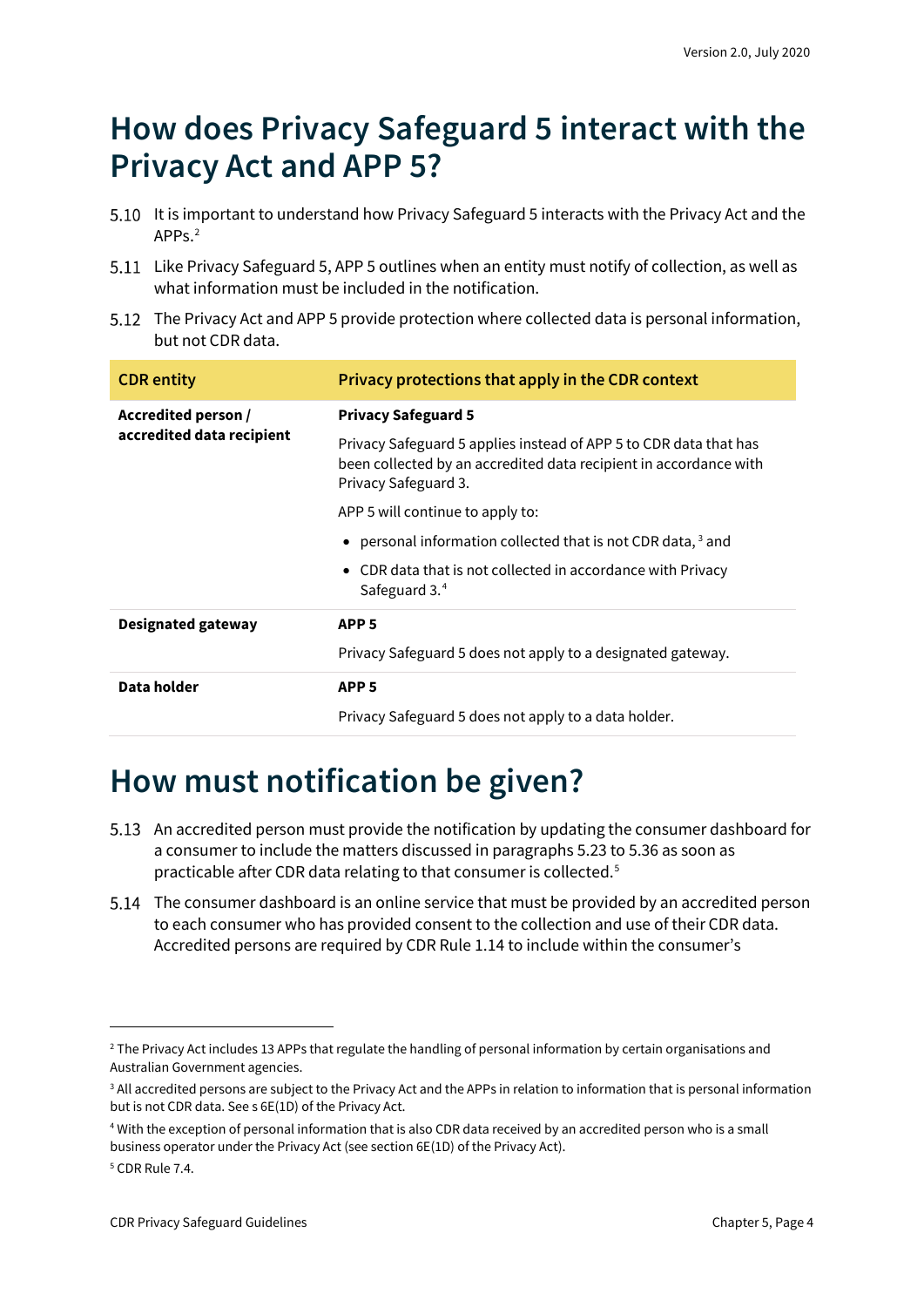dashboard certain details of each consent to collect and use CDR data that has been given by the consumer. [6](#page-4-2)

5.15 Further guidance about the consumer dashboard is set out i[n Chapter B \(Key concepts\)](https://www.oaic.gov.au/consumer-data-right/cdr-privacy-safeguard-guidelines/chapter-b-key-concepts) and [Chapter C \(Consent\).](https://www.oaic.gov.au/consumer-data-right/cdr-privacy-safeguard-guidelines/chapter-c-consent-the-basis-for-collecting-and-using-cdr-data/)

### <span id="page-4-0"></span>**Who must be notified?**

- 5.16 The accredited person must notify the consumer who gave the consent to collect the CDR data.
- There may be more than one consumer to whom a set of CDR data applies, for example, where there are joint account holders of a bank account. In this example, the accredited person is required by CDR Rule 7.4 to update only the consumer dashboard of the requesting joint account holder.

#### <span id="page-4-1"></span>**When must notification be given?**

- 5.18 An accredited person must notify the consumer as soon as practicable after the CDR data is collected.
- 5.19 As a matter of best practice, notification should generally occur in as close to real time as possible (for example, in relation to ongoing collection, as close to the time of first collection as possible).
- The test of practicability is an objective test. It is the responsibility of the accredited person to be able to justify any delay in notification.
- 5.21 In determining what is 'as soon as practicable', the accredited person may take the following factors into account:
	- time and cost involved, when combined with other factors
	- technical matters, and
	- any individual needs of the consumer (for example, additional steps required to make the content accessible).
- 5.22 An accredited person is not excused from providing prompt notification by reason only that it would be inconvenient, time consuming or costly to do so.

**Risk point:** Delays in notification of collection may result in confusion for a consumer, and non-compliance for an accredited person.

**Privacy tip:** Accredited persons should ensure that they have systems and processes in place to allow for real-time and automated notification.

<span id="page-4-2"></span> $6$  This includes the CDR data to which the consent relates and when the consent will expire.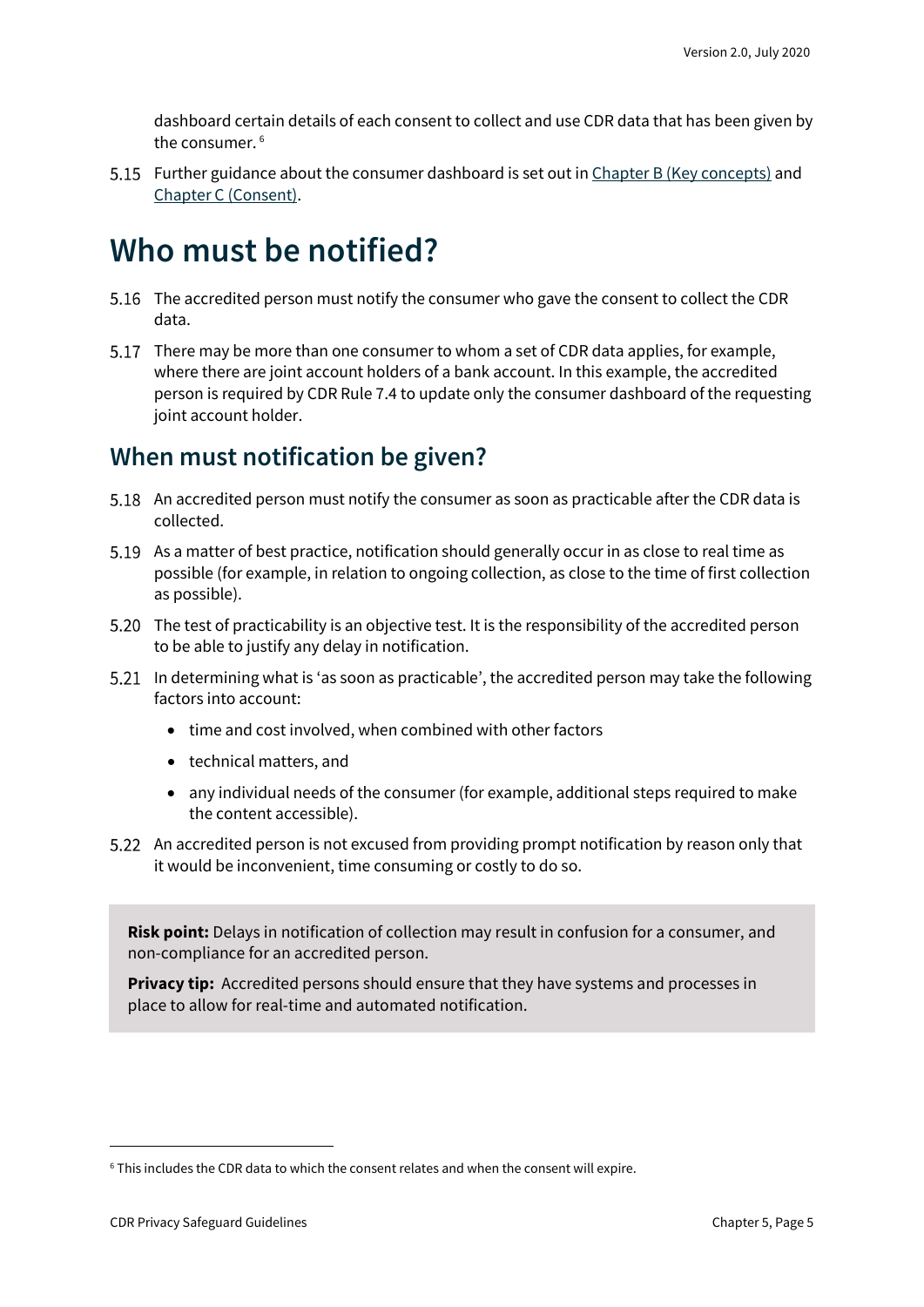## <span id="page-5-0"></span>**What matters must be included in the notification?**

- The minimum matters that must be included in the notification, and provided via the consumer's dashboard, are:
	- what CDR data was collected
	- when the CDR data was collected, and
	- $\bullet$  the data holder of the CDR data.<sup>[7](#page-5-2)</sup>
- Accredited persons should provide information about these matters clearly and simply, but also with enough specificity to be meaningful for the consumer. How much information is required may differ depending on the circumstances.
- 5.25 Guidance on each of the minimum matters is provided below.

**Risk point:** Consumers may not read or understand a notification where the details of collection are complex.

**Privacy tip:** An accredited person should ensure that the notification is as simple and easy to understand as possible. To do this, an accredited person should consider a range of factors when formulating a notification, such as:

- what the data is being used for
- the language used (including the level of detail), and
- the presentation of the information (e.g. layout, format and any visual aids used). For more complex notifications, the accredited person could consider providing a condensed summary of key matters in the notification and linking to more comprehensive information or, where it may assist the consumer, a full log of access.

#### <span id="page-5-1"></span>**What CDR data was collected**

- 5.26 The accredited person must notify the consumer of what CDR data was collected.
- In doing so, the accredited person should ensure CDR data is described in a manner that allows the consumer to easily understand what CDR data was collected.
- The accredited person must use the Data Language Standards when describing what CDR data was collected.<sup>[8](#page-5-3)</sup> This will aid consumer comprehension by ensuring consistency between how CDR data was described in the consent-seeking process and how CDR data is described in the consumer dashboard.

<span id="page-5-2"></span><sup>7</sup> CDR Rule 7.4.

<span id="page-5-3"></span><sup>8</sup> The Data Language Standards are contained within the Consumer Experience Standards. They provide descriptions of the types of data to be used by accredited data recipients when making and responding to requests. Adherence to the Data Language Standards is mandatory and will help ensure there is a consistent interpretation and description of the consumer data that will be shared in the CDR regime. See s 56FA of the Competition and Consumer Act and CDR Rule 8.11.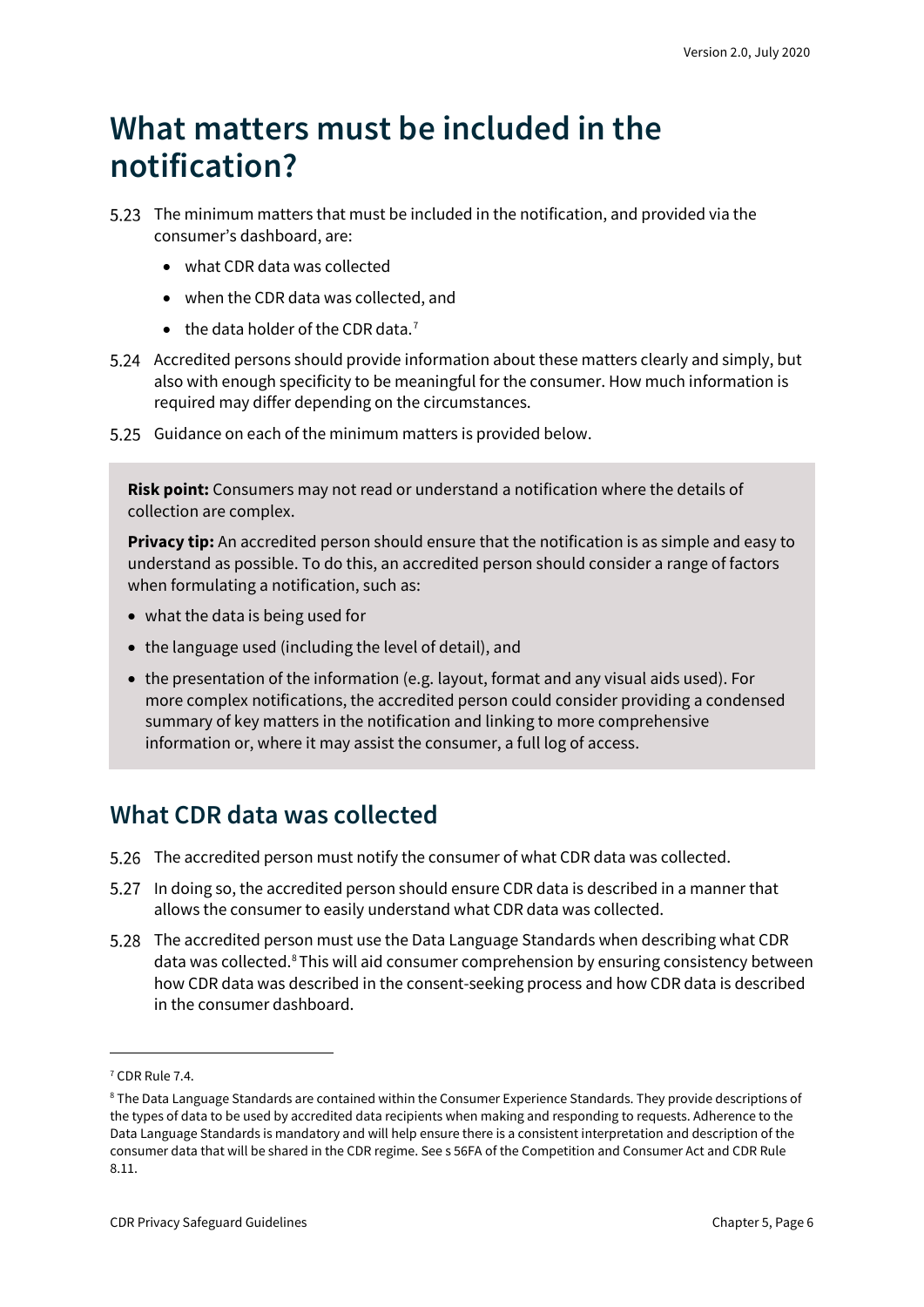#### <span id="page-6-0"></span>**When the CDR data was collected**

The accredited person must notify the consumer of when the CDR data was collected.

*'One-off' collection[9](#page-6-2)*

The accredited person should include the date on which the CDR data was collected.

*Ongoing collection[10](#page-6-3)*

- The accredited person should, at a minimum, include the date range in which CDR data will be collected, with the starting date being the date on which the CDR data was first collected, and the end date being the date on which the accredited person will make its final collection. This end date might not necessarily be the same as the date consent expires.
- Where an accredited person is unsure of the end date they may put the date consent expires, but must update the end date as soon as practicable after it becomes known.<sup>[11](#page-6-4)</sup>
- The accredited person should, in addition to stating the date range for collection, note:
	- what activity will trigger ongoing collection (e.g. 'We'll continue to collect your transaction details from [data holder] each time you make a transaction'), and / or
	- if known, the frequency of any ongoing collection (e.g. 'We'll continue to collect your transaction details from [data holder] up to three times per day').

#### <span id="page-6-1"></span>**The data holder of the CDR data**

In its notification to the consumer, the accredited person must indicate from whom the CDR data was collected. There may be multiple data holders.

#### **Example**

Watson and Co is an accredited person that provides a budgeting service through its Watspend application. Watspend uses transaction details to provide real-time, accurate budgeting recommendations to its users.

Zoe wants to use the Watspend application, so provides Watson and Co with a valid request to collect her transaction details from Bank Belle. Zoe provides consent for Watson and Co to collect and use her transaction details for the provision of the Watspend service from 1 July 2020 to 1 January 2021.

Watson and Co collect Zoe's transaction details from Bank Belle on 1 July 2020.

Watson and Co updates Zoe's consumer dashboard on 1 July 2020 to include the following notification statement: *cont*

<span id="page-6-2"></span><sup>9</sup> This is where the accredited person indicated the CDR data would be collected on a single occasion and used over a specified period of time (CDR Rule 4.11(1)(b)(i)).

<span id="page-6-3"></span> $10$  This is where the accredited person indicated the CDR data would be collected and used over a specified period of time (CDR Rule 4.11(1)(b)(ii)).

<span id="page-6-4"></span> $11$  CDR Rule 4.19 requires an accredited person to update the consumer dashboard as soon as practicable after the information required to be contained on the dashboard changes.